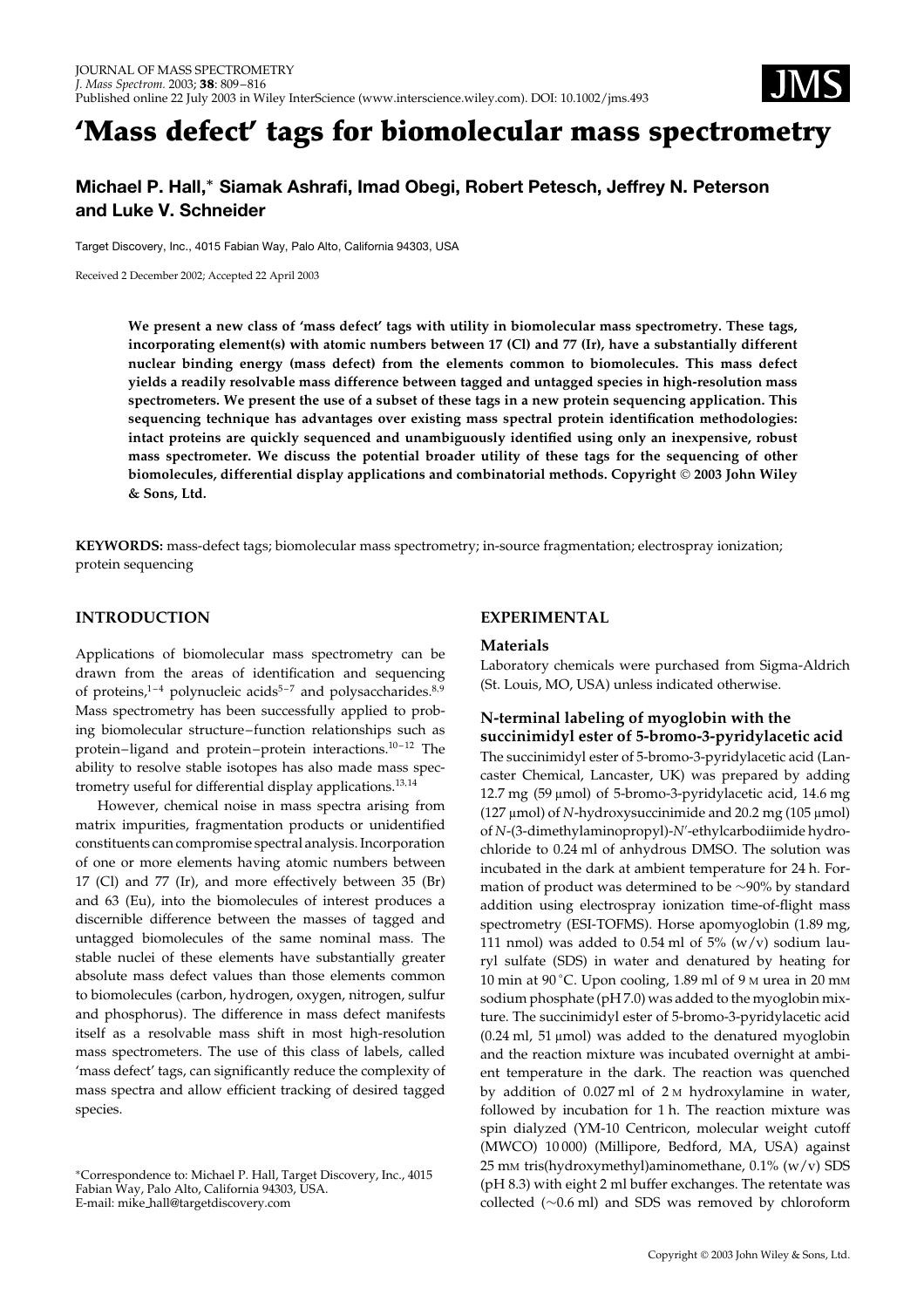

extraction.<sup>15</sup> The precipitated protein was dried with nitrogen gas and was resuspended in  $0.4$  ml of  $10\%$  (v/v) glacial acetic acid in water. Protein concentration was determined by amino acid analysis.

#### **N-terminal labeling of myoglobin with bromobenzaldehyde**

Myoglobin (102 nmol) was denatured as described in the preceding section. 4-Bromobenzaldehyde (40 mg, 216 µmol) was added to 0.8 ml of a buffer containing 0.05 M sodium carbonate, 0.1 M sodium citrate, 9 M urea, 0.5% (w/v) SDS (pH 9.5). Myoglobin was transferred to the label solution and mixed. Sodium cyanoborohydride (0.02 ml of a 5 M stock in 1 M sodium hydroxide) was added. Methyl sulfoxide (0.1 ml) and acetonitrile (0.2 ml) were added to the sample to aid in dissolution of the label. The solution was stirred overnight at ambient temperature in the dark. The sample was then centrifuged to pellet undissolved label (14 000 *g*, 10 min). The supernatant was transferred to a dialysis unit (Slide-A-Lyzer, MWCO 10 000 (Pierce Chemical, Rockford, IL, USA) and dialyzed against 2l of  $0.1\%$  (w/v) SDS in water. The dialysis buffer was exchanged four times over 24 h. The dialyzed sample was transferred to a microcentrifuge tube and dried to completion in a rotary concentrator. SDS was removed by chloroform extraction.15

#### **In-source fragmentation of labeled myoglobin**

Labeled myoglobin was fragmented in a Mariner ESI-TOF mass spectrometer (Applied Biosystems, Foster City, CA, USA) that was tuned and calibrated according to the manufacturer's protocols. The protein was diluted with  $50:50$  (v/v) acetonitrile–water to a final concentration of  $0.3$  mg ml<sup>-1</sup>. Acetic acid was added to the sample to a final concentration of 1.2%  $(v/v)$ . The sample was sonicated briefly in a bath sonicator and centrifuged (14 000 *g*, 10 min). The sample was introduced into the mass spectrometer by continuous infusion through a  $20 \mu m$  i.d. microspray capillary at a flow-rate of  $1 \mu l \text{ min}^{-1}$ . Fragmentation was induced by elevation of the nozzle potential. Individual 3 s spectra were accumulated for a total of 3 min. This translates to the introduction of 53 pmol of protein for fragmentation and ensuing analysis.

#### **Mass spectral filtering and sequencing algorithms**

Mass defect tagged peptides were filtered from nontagged peptides (chemical noise) using a modification of the chromatographic peak deconvolution method described by Felinger and Pietrogrande.<sup>16</sup> The modification involved basing the deconvolution kernel on the average peak shape over the range 150–900 amu. The average peak shape was determined by least-squares fit of all the peaks after autoscaling each peak in the spectrum between the minimum and maximum counts within each 1.00464 amu of the spectrum. This average peak spacing was independently determined from both fast Fourier transform and leastsquares methods. A simplex algorithm $17$  was used to fit the height and position for each of two kernels within each peak in the mass spectrum.

Sequencing was accomplished using a cumulative probability algorithm.18 At each residue length (*n*), an exhaustive prediction of the masses of all possible peptide sequences was made (i.e. 19 residues at each position since L and I have the same mass). Only the masses of the b-ions were used since no empirical evidence of a- and c-type ions was seen in the spectra. The corresponding counts from the mass spectrum were returned for each peptide mass and assigned a probability  $(p_i)$  within a cumulative log-normal probability distribution centered around the mean peak height for all competing sequence possibilities and exhibiting the standard deviation of competing peak heights:

$$
p_j = \frac{\log(\text{counts}_j) - \log_{\text{mean}}(\text{counts})}{\sigma} \tag{1}
$$

where

 $\log_{mean}(counts) = \sum$ all *j* sequences  $log$ (counts<sub>*j*</sub>) (  $(2)$ 

and

$$
\sigma = \frac{\sqrt{\sum_{\text{all } j \text{ sequences}} \log^2(\text{counts}) - \left[\sum_{\text{all } j \text{ sequences}} (\text{counts}_j)\right] / 19^n}}{19^n}
$$
(3)

The final rank of each sequence was determined from the product of the probabilities for each preceding sequence of the PST series (i.e. a cumulative probability).

#### **RESULTS AND DISCUSSION**

#### **Origin of the mass defect and incorporation into biomolecular tags**

The mass defect is related to the nuclear binding energy released upon formation and stabilization of the nucleus of a given isotope.<sup>19</sup> By convention, the mass defect of <sup>12</sup>C is defined as zero atomic mass units (amu), and the mass defect of any other stable elemental isotope is calculated as the difference between the actual mass of the isotope (relative to the exact defined mass of  $^{12}C$  as 12.00000 amu) and the isotope's nominal mass (i.e. the integer sum of the numbers of protons and neutrons). $20$  The mass defects of other elements commonly found in biomolecules differ negligibly from that of carbon: For  $^{14}N$  0.0031,  $^{16}O$  -0.0051 and  $^{1}H$ 0.0078 amu. Sulfur and phosphorus, which are generally at lower abundance in biomolecules, exhibit slightly larger mass defects of  $-0.0279$  and  $-0.0262$  amu, respectively, for the most abundant isotopes <sup>32</sup>S and <sup>31</sup>P. An analysis of the mass defects for the most abundant stable nuclei<sup>20</sup> of all of the elements (Fig. 1) shows a maximum mass defect value of  $\sim$  -0.1 amu for elements with atomic numbers between 35 (Br) and 63 (Eu) (corresponding to the range of stable isotope mass numbers 80–150).

For high-resolution mass spectrometers, the ability to distinguish masses is dominated by the mass accuracy of the instrument at the low end of the mass-to-charge scale. For example, a mass accuracy of 30 ppm can resolve a 0.1 amu mass difference to a total mass of 3300 amu for a single charge state, assuming that instrumental resolution is not limiting. Greater mass defect discrimination is possible if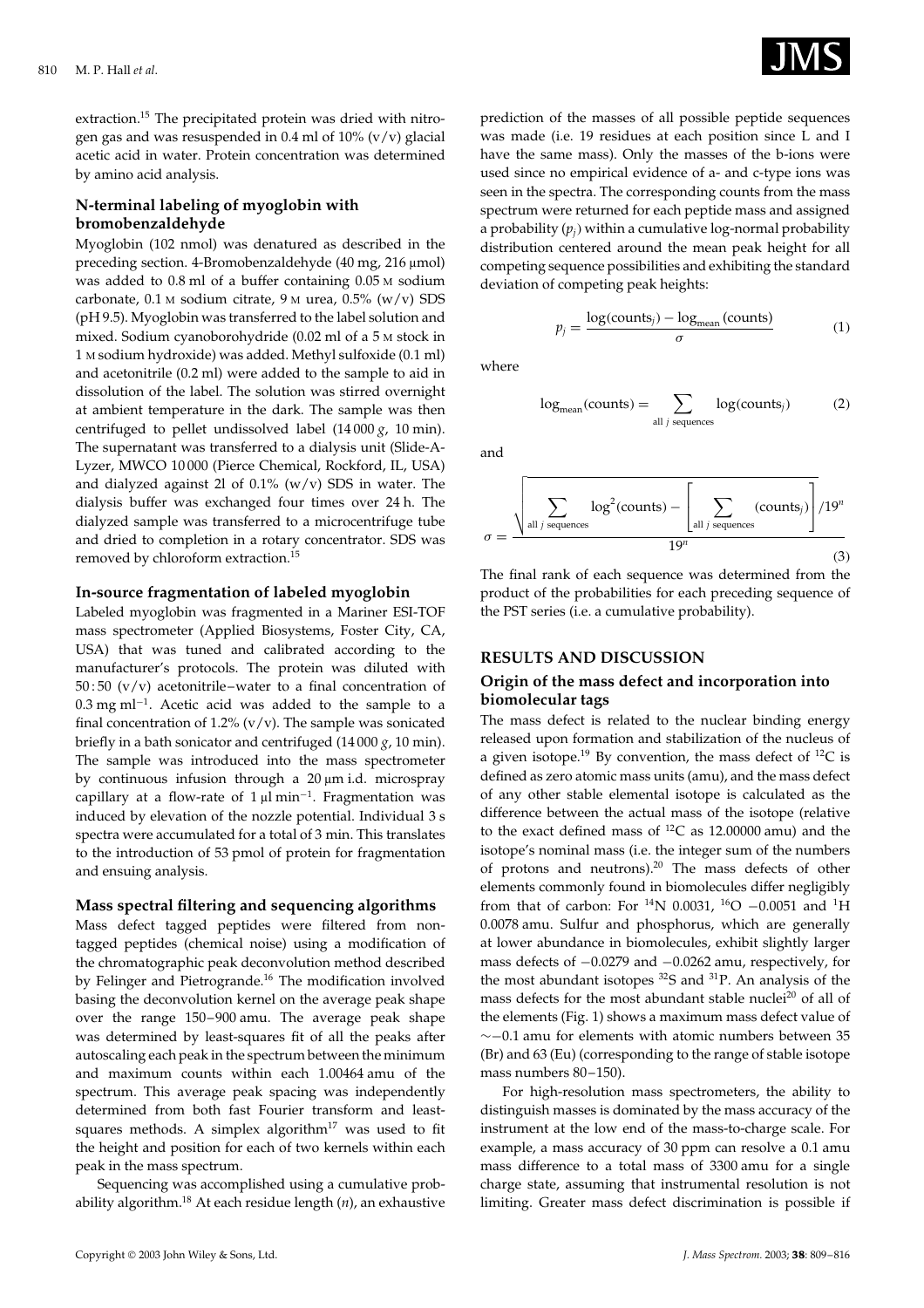



**Figure 1.** Trends in mass defect values for stable isotopes of the elements. Mass defect values (amu) are determined relative to <sup>12</sup>C, which is assigned a value of zero by convention. Stable isotopes with mass numbers from approximately 80 (Br) to 150 (Eu) have the largest absolute mass defect values of all the elements, differing by about  $-0.1$  amu from carbon (range shown as arrows). The elements normally contained in biomolecules (e.g. C, H, N, O, S and P) have low stable isotope mass numbers resulting in less pronounced mass defects.

multiple mass defect elements are incorporated into a single tag. Bromine is a particularly good mass defect element in that it is easily incorporated into organic tags and has a nearly equivalent natural abundance of its two stable isotopes<sup>79</sup>Br and 81Br.

#### **Illustration of the use of mass defect tags in protein sequencing**

Current mass spectral methods for protein identification include peptide mass fingerprinting $21 - 24$  and sequencing by tandem MS.<sup>25-27</sup> Both techniques involve enzymatic or chemilytic digestion of the protein into smaller peptides prior to analysis. Although peptide mass fingerprinting is rapid, unequivocal protein identification becomes less likely as the size of the lookup database grows.21,28,<sup>29</sup> Sequencing via tandem MS generates a protein sequence tag (PST), which is a contiguous series of amino acids. Although the generation of a PST results in unambiguous identification, the processing time per protein can be prohibitively slow.<sup>30</sup>

Inverted mass ladder sequencing (IMLS) is a new methodology for high-speed determination of an N- or Cterminal PST from intact proteins by fragmentation in the ionization zone (i.e. in-source fragmentation) of an ESI-TOF mass spectrometer.31,<sup>32</sup> IMLS involves labeling the terminus of a protein with a unique mass tag that allows assembly of a PST by mass addition of fragment ions starting with the unique mass of the chemical tag. In-source fragmentation of whole proteins generates a multitude of fragment ions ('chemical noise'), giving rise to peaks at nearly every mass position in the spectrum with an average sequencedependent peak spacing of 1.000464 amu (see Fig. 2(A)).



**Figure 2.** The region of the in-source fragmentation mass spectrum surrounding the b $_1^{+1}$  ion (the structure is shown) of myoglobin labeled at the N-terminus with the succinimidyl ester of 5-bromo-3-pyridylacetic acid. (A) The raw spectrum shows the periodic chemical noise, exhibiting a nearly 1 amu spacing, and the mass defect labeled b $_1^{+1}$  doublet shifted to the left of the chemical noise (arrows). (B) The same spectrum after algorithmic filtering of the chemical noise showing the  $b_1$ <sup>+1</sup> doublet peaks with approximately equal peak heights reflecting the natural 50:50 isotopic abundance of  $^{79}$ Br and 81Br. (**C**) The filtered spectrum from panel B with further peak qualification based on algorithmic peak pairing of the bromine doublets based on their expected relative abundance.

Although it has proved possible to assemble a terminal PST using any label distinguishable in mass from that of the amino acids found in the protein, $31$  the use of a mass defect tag greatly enhances this process. Chemical noise peaks predominantly arise from unlabeled amino acid fragments, which exhibit minimal mass defects. Therefore, any fragment ion containing the mass defect tag should, on average, be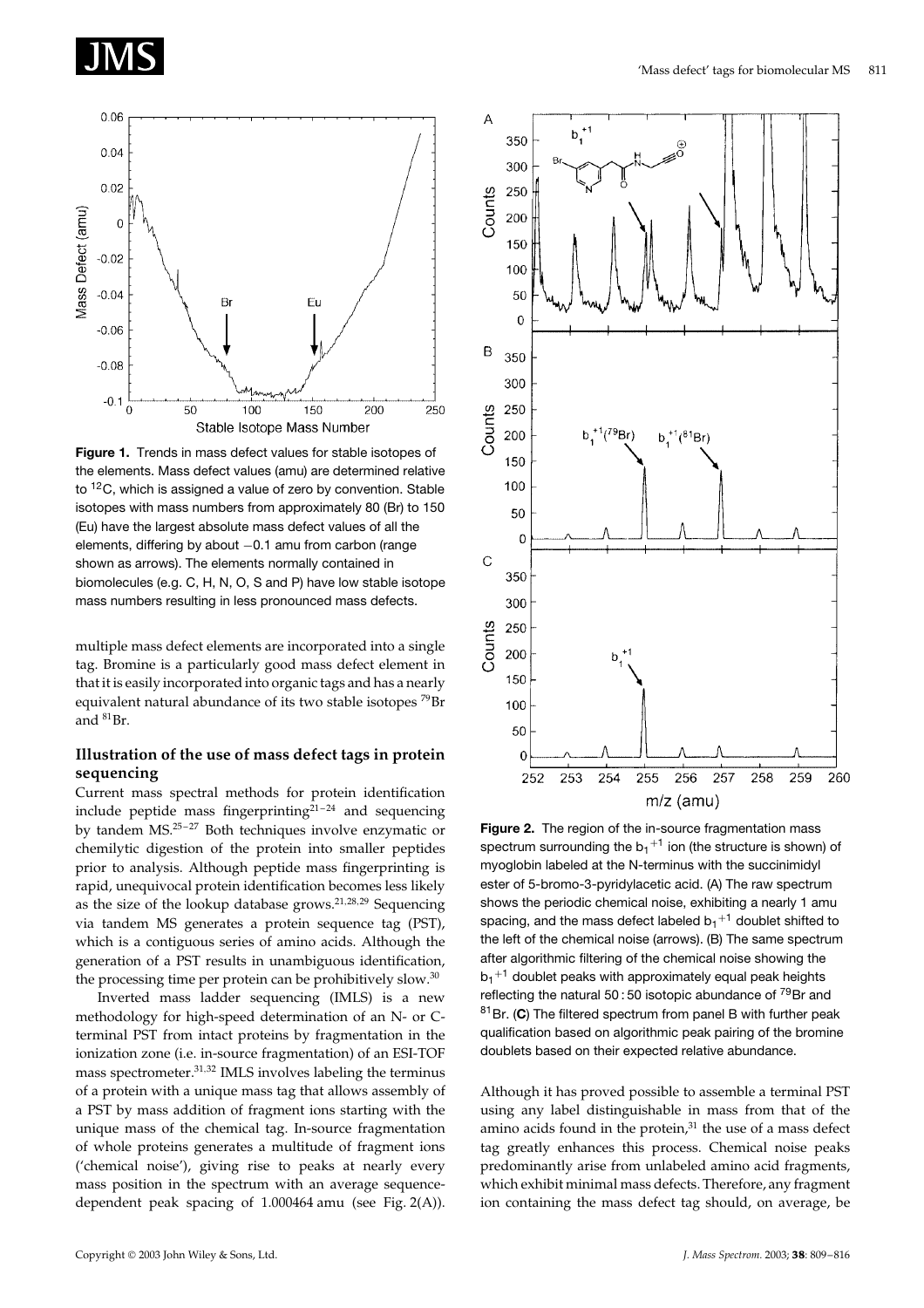shifted by the value of the mass defect to the left (i.e. to lower *m*/*z*) of any chemical noise peak at the same nominal mass.

For example, myoglobin was labeled at the N-terminus with the succinimidyl ester of 5-bromo-3-pyridylacetic acid (50% N-terminal labeling as determined by one round of quantitative Edman sequencing). The labeled protein (53 pmol) was fragmented with a nozzle potential of 225 V. Figure 2(A) shows the region of the mass spectrum surrounding the tagged  $b_1$ -ion with the structure shown. This figure shows both the chemical noise peaks, separated by  $\sim$ 1 amu, and the resolved tagged b<sub>1</sub>-ion, seen as a doublet shifted to the left of the periodic chemical noise by  $\sim$  0.1 amu. These data can be algorithmically filtered both to baseline and to reduce a large portion of the periodic chemical noise (Fig. 2(B)).<sup>18</sup> The nearly 50:50 natural abundance of the two stable bromine isotopes allows further algorithmic peak pairing of the remaining mass defect peaks (Fig. 2(C)).<sup>18</sup> Thus, the N-terminal  $b_1$ -ion becomes the only major peak remaining in this region of the spectrum.

When the above algorithmic analyses are applied to the entire spectrum (Fig. 3(A)), the mass-defect peaks are easily identified as bromine doublets (Fig. 3(B)) and are seen as the only dominant peaks remaining in the spectrum after peak pairing (Fig. 3(C)). The remaining major peaks correspond to the b-ions of the tagged N-terminal sequence of myoglobin. Figure 3 shows the generation of the b-ion series for the four N-terminal amino acid residues of myoglobin. Using a sequencing algorithm<sup>18</sup> that tests and ranks every possible b-ion through the first six residues, we were able to recover the published sequence of myoglobin (GLSDGE) through six residues.

Similarly, we were further able to recover the N-terminal sequence of bovine ubiquitin (MQIFV) through five residues (data not shown). The sixth residue of ubiquitin, K, which can be side-labeled with the mass defect tag, was incompletely labeled, which confounded identification of that residue. We were also able to recover the first three residues of streptavidin (AEA) from IMLS spectra (data not shown). This shorter PST determination was a result of the subsequent discovery (by Edman sequencing) that the streptavidin used in this study was composed of an  $\sim$ 50:50 mixture of MAEA and AEA N-terminal isoforms that led to degenerate sequence possibilities at longer PST lengths.

To ascertain the minimum PST required for unambiguous protein identification, the percentage of unique proteins out of 4478 human protein sequences (minus any signal peptides) contained in SwissProt was plotted as a function of number of N-terminal residues (Fig. 4) (Z. Smilansky, Compugen, Tel Aviv, Israel, personal communication, 2000). It is clear that an asymptote is approached after approximately five residues; in other words, longer PSTs do not provide significantly more resolution of protein identities at the N-terminus. It should be noted that this asymptote falls short of 100% uniqueness for this database. This could indicate redundancy within the database or a high conservation of N-terminal sequences. A similar analysis was conducted for C-terminal PSTs predicted from 22 366 human gene clusters contained in the Compugen LEADS database (Fig. 4) (Z. Smilansky, Compugen, Tel Aviv, Israel, personal communication, 2000),





**Figure 3.** The 225 V (nozzle potential) in-source fragmentation mass spectrum (covering the *m*/*z* range between 150 and 600 amu) of myoglobin labeled at the N-terminus with the succinimidyl ester of 5-bromo-3-pyridylacetic acid. (**A**) The raw spectrum showing the substantial amount of chemical noise. (**B**) The spectrum after algorithmic filtering of chemical noise. The doublets corresponding to the bromine isotopes of the singly charged b-ions are now evident. (**C**) Further noise reduction based upon peak qualification resulting from bromine isotope pairing. The b-ions are now easily distinguished from the residual spectral noise. Peak b<sub>L</sub> represents the b-type ion of the label itself, and  $b_1$  through  $b_4$ correspond to the calculated masses of the first four b-ions of the labeled N-terminal sequence of myoglobin (GLSD).

and a similar result obtained. Therefore, we conclude that negligible improvement is gained by sequencing more than 5–6 contiguous residues from either protein terminus. Since intact proteins are sequenced in IMLS it is also possible to use other coordinates such as molecular mass or isoelectric point to resolve ambiguous sequence identifications further. Alternatively, it may prove possible to sequence simultaneously from both termini by incorporating different numbers of mass defect elements into both N- and C-terminal tags.

#### **Increased resolution with multiple mass defect elements**

Myoglobin was doubly labeled at the N-terminus by reaction with excess 4-bromobenzaldehyde to examine the effect of incorporating multiple mass defect elements in IMLS.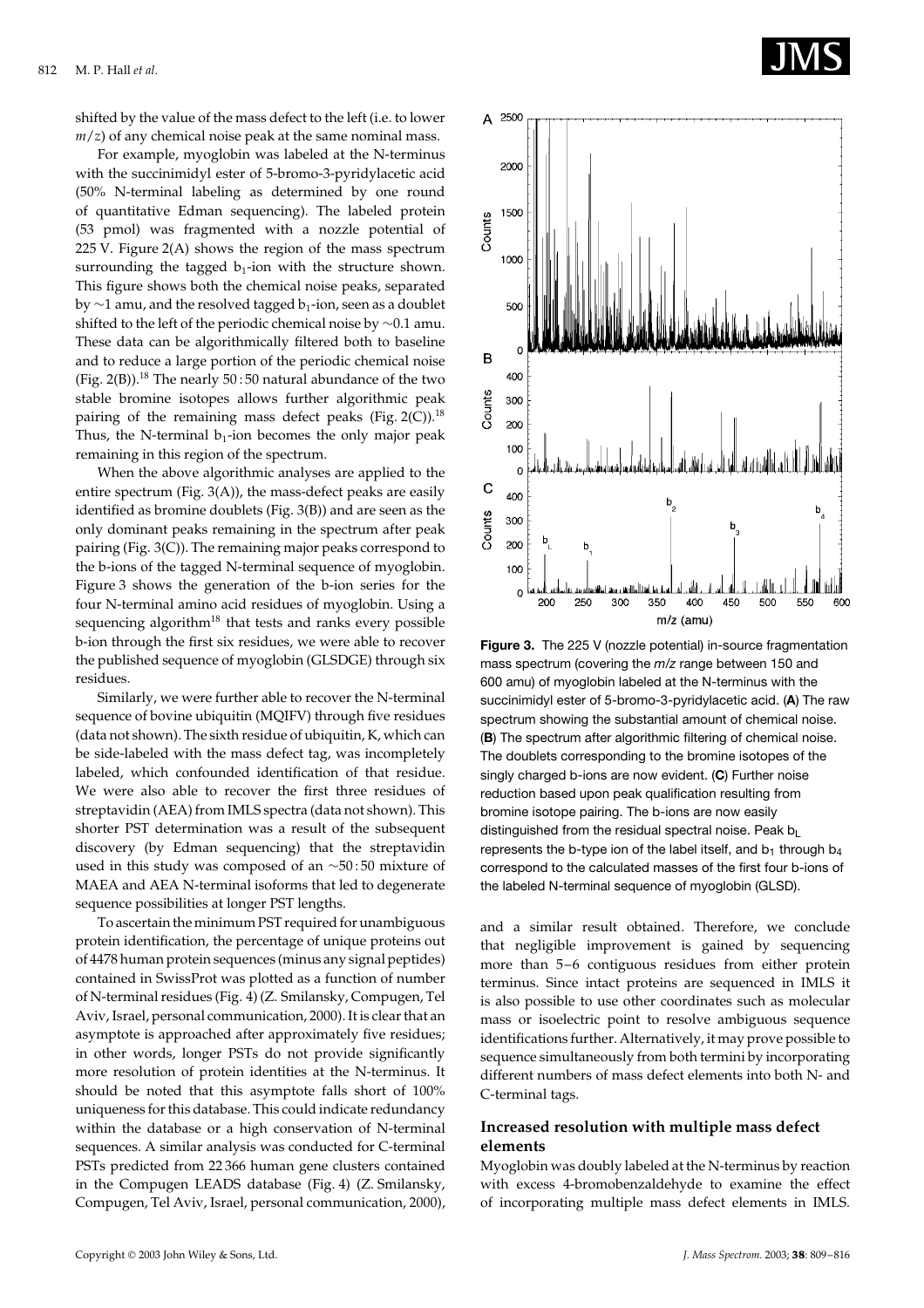



**Figure 4.** The percentage of unique proteins as a function of the number of contiguous terminal amino acid residues. The N-terminal data  $(\bullet)$  were generated from 4478 human protein sequences contained in SwissProt. The C-terminal data (O)<br>were generated from the Compugen LEADS database of were generated from the Compugen LEADS database of 22 366 human gene clusters.

This sample was fragmented in-source as described in the previous section. The peaks corresponding to the doubly tagged, singly charged fragment ions appear as triplets shifted  $\sim$ 0.18 amu to the left of the chemical noise peaks. As an example, the mass spectral region around the tagged  $b_2$ -ion is shown (Fig. 5(A)). After algorithmic filtering of chemical noise, the triplet corresponding to the labeled  $b_2$  fragment is immediately identifiable along with peaks arising from 13C isotopes (marked with an asterisk). Peak identity is further corroborated by the splitting pattern, corresponding to the relative intensities  $(1:2:1)$  expected from the combinatorial pairs of two bromine isotopes. Multiple mass defect elements, therefore, increase the resolution of tagged species from chemical noise and would be expected to increase the ability to distinguish tagged from untagged species at higher mass-to-charge (*m*/*z*) values where instrumental resolution diminishes.

#### **Generalization of the mass defect tag approach in IMLS**

Although it is not possible to generate empirically spectra of all possible tagged sequences and chemical noise possibilities with multiple types of mass defect tags, it is possible to generalize this mass defect tag approach and estimate its limits using 'virtual' mass spectrometric data. TOF mass spectrometers have an intrinsic detector time resolution, or bin size, that is constant based on the square root of the *m*/*z* ratio. The mass spectrometer used to generate the protein sequencing data presented in this paper has a mass accuracy of  $\sim$ 45 ppm at 1000 amu. At lower  $m/z$  ranges used for IMLS, the virtual mass spectral peak width can be approximated by this mass accuracy, which is consistent with actual fragmentation spectra. It is possible then to calculate the exact mass of an ion and assign a count to the appropriate detector bin to create a 'virtual' mass spectrum of all singly charged a-,



**Figure 5.** The region of the  $b_2+1$  ion (the structure is shown) of the mass spectrum of fragmented myoglobin doubly labeled at the N-terminus with 4-bromobenzaldehyde. (**A**) The raw spectrum with chemical noise and (**B**) the filtered raw data. The triplet corresponding to the b $_2+^1$  ion is unambiguous. A smaller triplet shifted to the right of the main triplet (marked with an asterisk) represents fragments containing one atom of <sup>13</sup>C.

b- and c-ions for every combinatorial possibility of peptide sequences up to 20 amino acids in length. This spectrum can be considered the chemical noise. A corresponding 'virtual' mass defect spectrum for various mass defect tagged analogs (i.e. pyridylacetic acid analogs shown in Fig. 6) of these peptide sequences can be constructed in the same manner.

The fraction of mass defect ions that do not overlap with any of the chemical noise ions is determined by comparing the contents of each bin in the mass defect spectrum with the corresponding bin in the chemical noise spectrum. The total number of mass defect sequences within each amu was determined from the sum of counts contained in all the bins spanning the amu. Similarly, the number of nonoverlapping mass defect sequences was determined from the sum of counts in all bins within the same amu of the spectrum for which there are no counts in the corresponding bin of the chemical noise spectrum. Thus, the ratio of the number of non-overlapping to total number of mass defect peaks within each amu yields the fraction of non-overlapping mass defect sequences within each amu.

In Fig. 6 we plot the fraction of non-overlapping mass defect fragments within each amu of the 'virtual' spectrum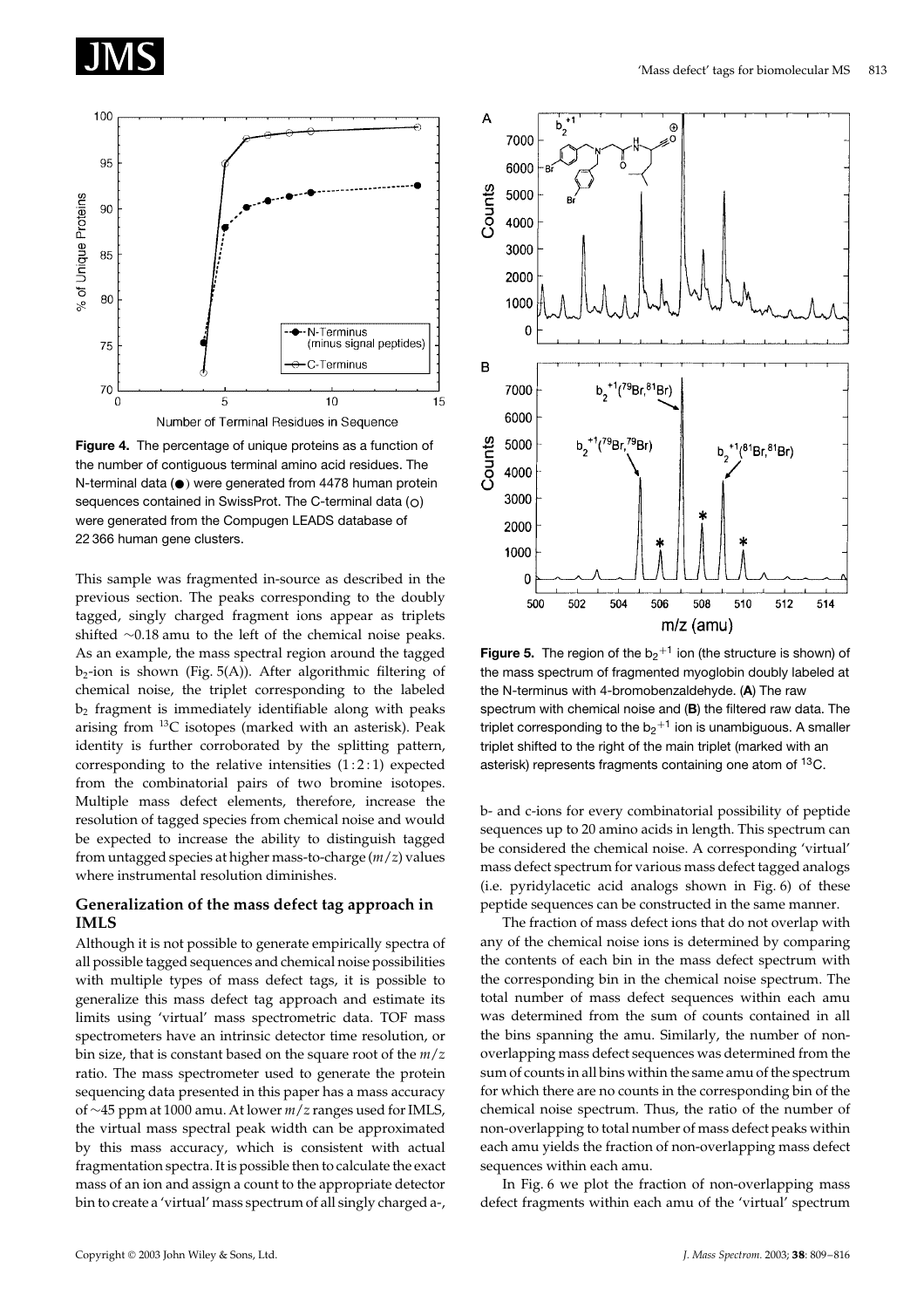

**Figure 6.** 'Virtual' mass spectral discrimination of mass defect tagged peptide ion fragments (incorporating differing types and numbers of mass defect elements (see structure) from chemical noise (i.e. all possible untagged fragment ions). Peptide fragments include all possible singly charged a-, band c-ions up to 20 amino acid residues in length. Closed diamonds  $($   $\blacklozenge$   $)$  are the data from the tag with four fluorine atoms (X = 4 F). Open squares ( $\square$ ), closed circles ( $\bullet$ ) and crosses  $(+)$  correspond to one bromine atom and three hydrogen atoms  $(X = 1 Br, 3 H)$ , two bromine atoms and two hydrogen atoms  $(X = 2 Br, 2 H)$ , and three bromine atoms and one hydrogen atom  $(X = 3 \text{ Br}, 1 \text{ H})$ , respectively. Within each nominal amu of the spectrum, the fraction of mass defect containing peptide ion fragments that do not overlap any chemical noise peak is determined. A value of 1 represents 100% discrimination of mass defect labeled ions peaks from chemical noise; a value of 0 represents the complete inability to discriminate any of the mass defect labeled ions within that amu. Each fraction is plotted as a function of the nominal *m*/*z* value of the amu. Only nominal amu regions that contain at least one mass defect peak are included.

that contains at least one mass defect sequence. This fraction quantifies the ability to discriminate mass-defect labeled peptide fragments from the chemical noise (i.e. unlabeled peaks) and is plotted as a function of the nominal mass of the amu for several possible acyl pyridylacetic acid derivatives. An exponential decay<sup>33</sup> can be fit to these data with the resulting fitted parameters providing an approximation of the range,  $(m/z)_0$ , over which each mass defect tag provides complete discrimination of the tagged peptides (Table 1). It is necessary to subtract the label mass from the fitted  $(m/z)<sub>0</sub>$ value to determine the practical dynamic range (Table 1). It is readily seen (Table 1) that a 45-fold improvement in the mass accuracy of the mass spectrometer (to 1 ppm at 1000 amu) only amounts to a doubling of the predicted  $(m/z)_0$  of the mass defect and the superiority of a single Br versus four F is maintained. The upper limit to the number of bromine atoms that may be incorporated in the tag is most likely limited to four since the cumulative mass shift caused by five bromine



atoms would begin to overlap double charge states in the mass spectrum.

Others have suggested the use of mass defect tags incorporating multiple fluorine atoms;<sup>34</sup> however, this 'virtual' mass spectrometric analysis shows that, even with the inclusion of four fluorine atoms in the tag, unambiguous discrimination of tagged peptides is not possible. This result is predictable since  $^{19}$ F lacks significant mass defect (only 0.0016 amu per fluorine). The fitted parameters at 45 ppm shown in Table 1 are misleadingly optimistic for the four-F analog in that 38% of the 53 potential mass defect sequences within the predicted  $(m/z)_0$  range completely overlap the 'virtual' chemical noise. These completely overlapped points are, of necessity, excluded from the curve fit. On the other hand, only 5.5% of the 115 potential mass defect sequences within the predicted  $(m/z)_0$  range of the single Br analog completely overlap the 'virtual' chemical noise at 45 ppm. In addition, all these complete overlaps occur within a few amu of the predicted end of the  $(m/z)<sub>0</sub>$  range.

This 'virtual' mass spectrometric analysis provides a worst case scenario for mass defect tags since all possible peptide sequences are represented. In reality, only a few possibilities will exist at each amu, depending upon the sequence of the parent protein, which is the reason why we are able to discriminate empirically single mass defect fragments through the  $b_6$ -ion of myoglobin (756 amu) for a single Br mass defect tag at 45 ppm. Arguably, the 'virtual' mass spectrum includes many peptide sequences that likely do not exist in nature, such as polycysteine and polymethionine, which would approach the bromine mass defect after only four such residues because of the cumulative mass defect of sulfur in these amino acids.

#### **CONCLUSION**

Mass defect tags provide a powerful method for discriminating biomolecular ions of interest from chemical noise in the mass spectrum. Although we have demonstrated this with a protein sequencing example, this approach may also have utility in many other biomolecular mass spectrometric applications. For example, it would be possible to synthesize isotope-differentiated binding energy shift tags (IDBEST) with one or more isotopically pure bromine atoms to discriminate tagged peptides and proteins in differential display applications. The key advantage of a differential display strategy based on the mass defect is preservation of the relative abundance of each isotope peak because they are shifted away from any chemical noise. In addition, IDBEST tags automatically shift the peaks corresponding to labeled molecules in the mass spectrum, potentially eliminating the need for prior separation (e.g. affinity purification). Incorporating a non-extendable base containing one or more mass defect elements into DNA sequencing methodologies should allow discrimination of the resulting mass spectral sequence ladders from exogenous DNA in the sample. Furthermore, it should be possible to analyze the sequencing ladders for all four bases simultaneously if a different number of mass defect elements are incorporated into each terminal base. Just as a single mass defect element tag can be discriminated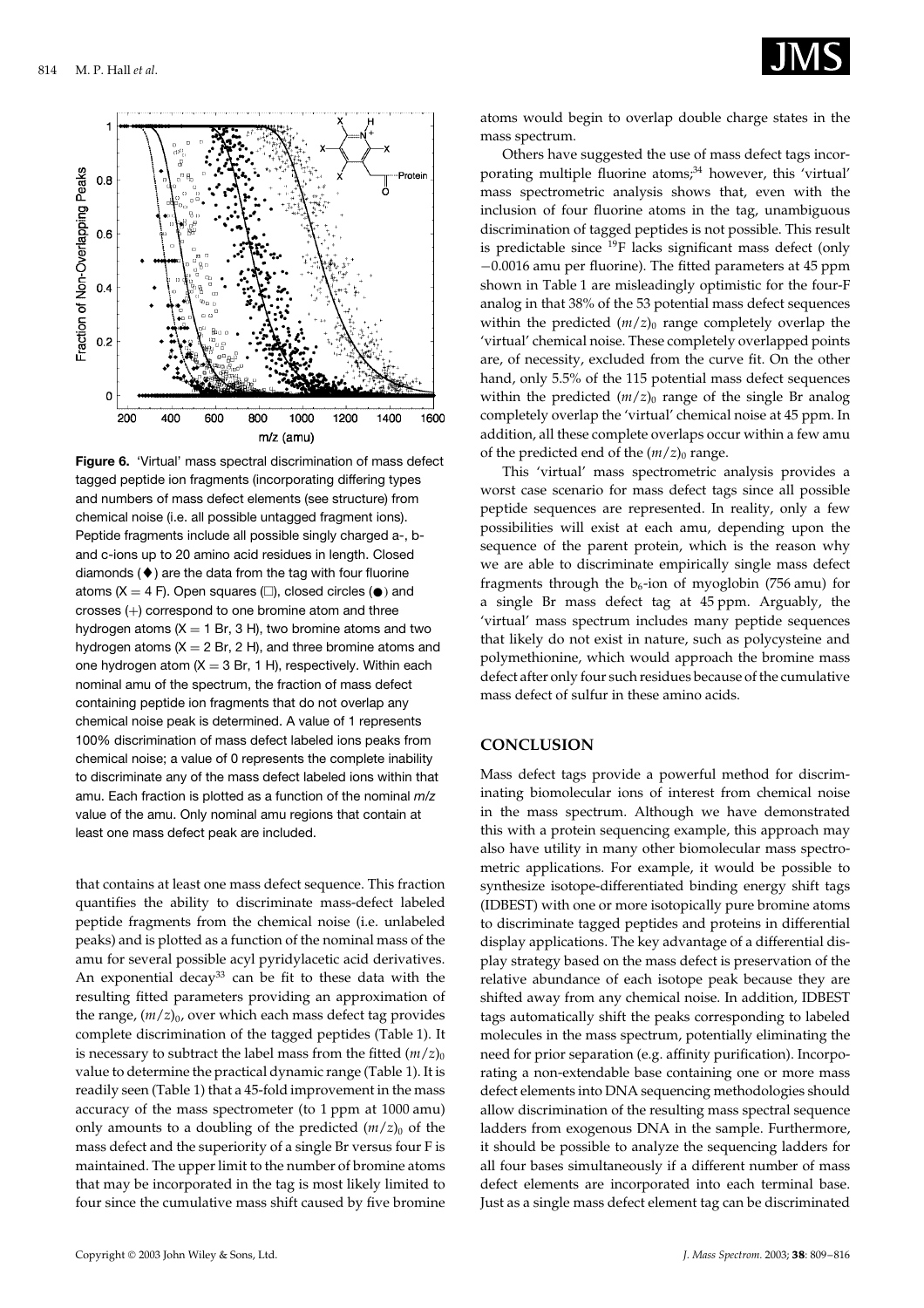

| Mass defect<br>element | No. of<br>mass defect<br>elements     | Equation: <sup>30</sup> $f = 1 - [1 - e^{-k(m/z)}]^n$ ; $(m/z)_0 = \frac{\ln n}{k}$<br>Fitted parameters |                |                    | Minimum                          |
|------------------------|---------------------------------------|----------------------------------------------------------------------------------------------------------|----------------|--------------------|----------------------------------|
|                        |                                       | <i>k</i> (amu <sup>-1</sup> $\times$ 10 <sup>2</sup> )                                                   | n              | (m/z) <sub>0</sub> | effective dynamic<br>range (amu) |
|                        | For 45 ppm mass accuracy at 1000 amu: |                                                                                                          |                |                    |                                  |
| F                      | 4                                     | $1.83 \pm 0.09$                                                                                          | $600 \pm 300$  | $350 \pm 30$       | 156                              |
| Br                     |                                       | $1.40 \pm 0.06$                                                                                          | $400 \pm 100$  | $420 \pm 30$       | 228                              |
| Br                     |                                       | $1.04 \pm 0.02$                                                                                          | $2300 \pm 500$ | $740 \pm 30$       | 465                              |
| Br                     | 3                                     | $0.80 \pm 0.01$                                                                                          | $4000 \pm 800$ | $1040 \pm 30$      | 686                              |
|                        | For 1 ppm mass accuracy at 1000 amu:  |                                                                                                          |                |                    |                                  |
| F                      | 4                                     | $0.55 \pm 0.02$                                                                                          | $38 \pm 5$     | $690 \pm 34$       | 497                              |
| Br                     |                                       | $0.56 \pm 0.03$                                                                                          | $100 \pm 20$   | $784 \pm 57$       | 587                              |

**Table 1.** Theoretical probability of non-overlapping peptide ion fragments<sup>a</sup>

<sup>a</sup> An exponential decay equation with two adjustable parameters (*k* and *n*) can be used to fit the fraction of non-overlapping mass defect peptide sequences predicted from 'virtual' mass spectral data corresponding to each of the possible pyridyl mass defect element substitutions of 3-pyridylacetic acid cited in Fig. 6. The rate (in reciprocal amu) at which mass defect tag discrimination is lost at increasing *m*/*z* in the spectrum is given by the parameter *k*. The parameter *n* can be considered to be related to the potential number of mass defect peaks that can be fit into the spectrum before overlap with chemical noise occurs. The parameters *k* and *n* can be combined, by the equation shown, to yield an estimate of the mass-to-charge  $(m/z)_0$  range over which the mass defect tag can be unambiguously discriminated. The effective dynamic range of each mass defect tag is then determined by subtracting the mass of the tag from the predicted (*m*/*z*)<sub>0</sub>. The standard error of the estimate was partitioned to the standard deviation in each parameter using the Jacobian matrix.

from unlabeled chemical noise, tags containing different numbers of mass defect elements can be discriminated from one another within an amu. Therefore, mass defect tags may allow up to five different species with the same nominal mass to be discriminated in the mass spectrometer before hitting the double charge state limit. This suggests that mass defect tags may also extend the number of possible tags that can be discriminated simultaneously in combinatorial chemistry and high-throughput screening applications where mass tags are used.

## **REFERENCES**

- 1. Li J, Tremblay TL, Wang C, Attiya S, Harrison DJ, Thibault P. Integrated system for high-throughput protein identification using a microfabricated device coupled to capillary electrophoresis/nanoelectrospray mass spectrometry. *Proteomics* 2001; **1**: 975.
- 2. Belghazi M, Bathany K, Hountondji C, Grandier-Vazeille X, Manon S, Schmitter JM. Analysis of protein sequences and protein complexes by matrix-assisted laser desorption/ionization mass spectrometry. *Proteomics* 2001; **1**: 946.
- 3. Ablonczy Z, Kono M, Crouch RK, Knapp DR. Mass spectrometric analysis of integral membrane proteins at the subnanomolar level: application to recombinant photopigments. *Anal. Chem.* 2001; **73**: 4774.
- 4. Ogorzalek Loo RR, Cavalcoli JD, VanBogelen RA, Mitchell C, Loo JA, Moldover B, Andrews PC. Virtual 2-D gel electrophoresis: visualization and analysis of the *E. coli* proteome by mass spectrometry. *Anal. Chem.* 2001; **73**: 4063.
- 5. Oberacher H, Wellenzohn B, Huber CG. Comparative sequencing of nucleic acids by liquid chromatography–tandem mass spectrometry. *Anal. Chem.* 2001; **74**: 211.
- 6. Edwards JR, Itagaki Y, Ju J. DNA sequencing using biotinylated dideoxynucleotides and mass spectrometry. *Nucleic Acids Res.* 2001; **29**: E104.
- 7. Walters JJ, Muhammed W, Fox KF, Fox A, Xie D, Creek KE, Pirisi L. Genotyping single nucleotide polymorphisms using intact polymerase chain reaction products by electrospray

quadrupole mass spectrometry. *Rapid Commun. Mass Spectrom.* 2001; **15**: 1752.

- 8. Creaser CS, Reynolds JC, Harvey DJ. Structural analysis of oligosaccharides by atmospheric pressure matrix-assisted laser desorption/ionisation quadrupole ion trap mass spectrometry. *Rapid Commun. Mass Spectrom.* 2002; **16**: 176.
- 9. Deery MJ, Stimson E, Chappell CG. Size exclusion chromatography/mass spectrometry applied to the analysis of polysaccharides. *Rapid Commun. Mass Spectrom.* 2001; **15**: 2273.
- 10. Kim MY, Maier CS, Reed DJ, Deinzer ML. Site-specific amide hydrogen/deuterium exchange in *E. coli* thioredoxins measured by electrospray ionization mass spectrometry. *J. Am. Chem. Soc.* 2001; **123**: 9860.
- 11. Elviri L, Zagnoni I, Careri M, Cavazzini D, Rossi GL. Noncovalent binding of endogenous ligands to recombinant cellular retinol-binding proteins studied by mass spectrometric techniques. *Rapid Commun. Mass Spectrom.* 2001; **15**: 2186.
- 12. Last AM, Robinson CV. Protein folding and interactions revealed by mass spectrometry. *Curr. Opin. Chem. Biol.* 1999; **3**: 564.
- 13. Han DK, Eng J, Zhou H, Aebersold R. Quantitative profiling of differentiation-induced microsomal proteins using isotopecoded affinity tags and mass spectrometry. *Nature Biotechnol.* 2001; **19**: 946.
- 14. Jimenez CR, Li KW, Dreisewerd K, Mansvelder HD, Brussard AB, Reinhold BB, Van der Schors RC, Karas M, Hillenkamp F, Burbach JP, Costello CE, Geraerts WP. Pattern changes of pituitary peptides in rat after salt-loading as detected by means of direct, semiquantitative mass spectrometric profiling. *Proc. Natl. Acad. Sci. USA* 1997; **94**: 9481.
- 15. Puchades M, Westman A, Blennow K, Davidsson P. Removal of sodium dodecyl sulfate from protein samples prior to matrixassisted laser desorption/ionization mass spectrometry. *Rapid Commun. Mass Spectrom.* 1999; **13**: 344.
- 16. Felinger A, Pietrogrande MC. Decoding complex multicomponent chromatograms. *Anal. Chem.* 2001; **73**: 619A.
- 17. Besset DH. *Object-oriented Implementation of Numerical Methods: an Introduction with Java and Smalltalk*. Morgan Kaufmann: San Francisco, 2001.